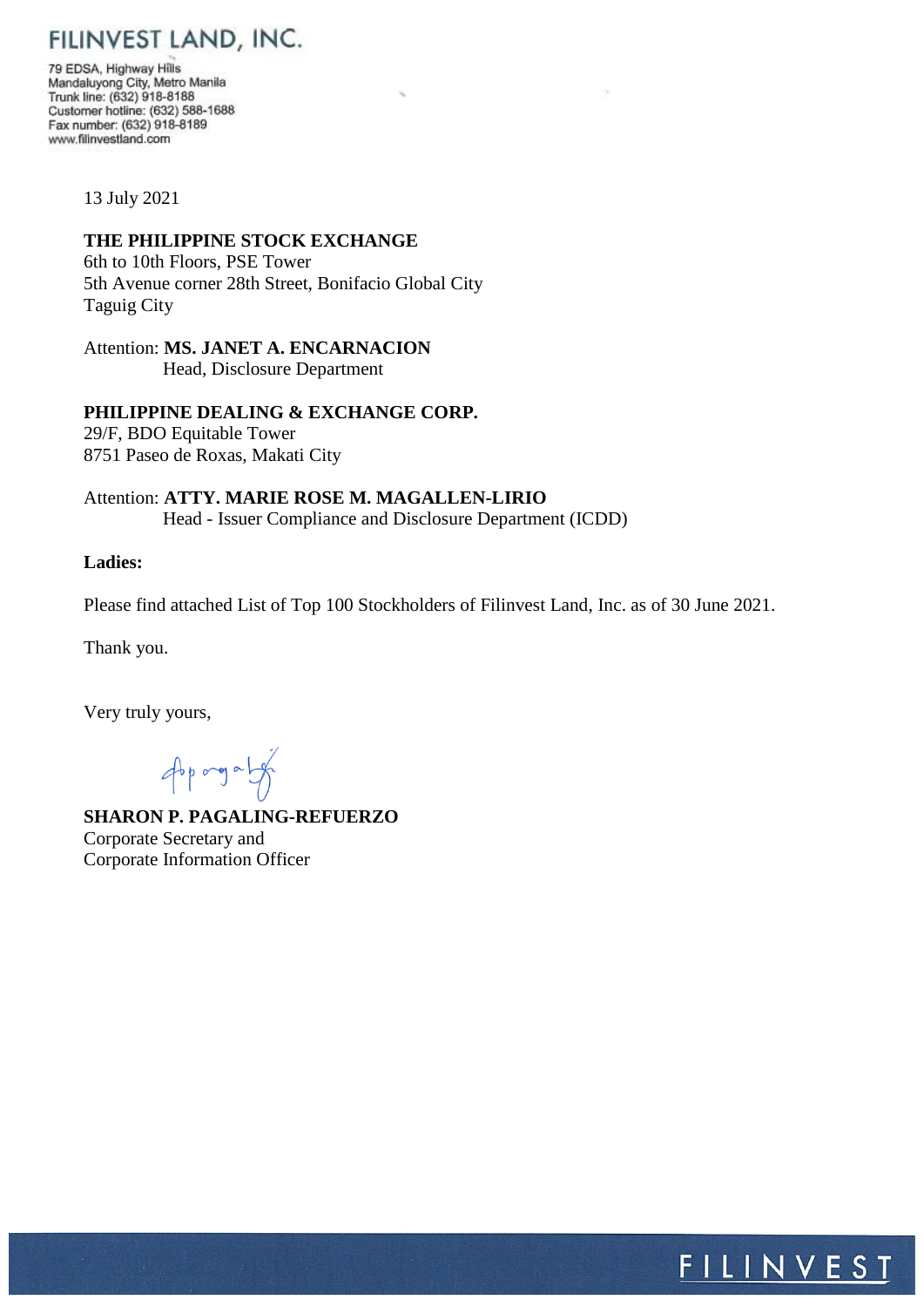

| Rank | <b>Last Name</b>                                      | <b>First Name</b>           | <b>Middle Name</b> | Shares (Sum)   | Percentage |
|------|-------------------------------------------------------|-----------------------------|--------------------|----------------|------------|
|      | 1 FILINVEST DEVELOPMENT CORPORATION                   |                             |                    | 15,681,457,022 | 64.67%     |
|      | 2 PCD NOMINEE CORPORATION (FILIPINO)                  |                             |                    | 4,569,468,468  | 18.84%     |
|      | 3 PCD NOMINEE CORPORATION (NON-FILIPINO)              |                             |                    | 3,624,087,935  | 14.94%     |
|      | 4 PHILIPPINES INTERNATIONAL LIFE INSURANCE CO. INC.   |                             |                    | 60,000,000     | 0.25%      |
|      | 5 F.YAP SECURITIES INC.                               |                             |                    | 32,000,000     | 0.13%      |
|      | 6 DON MANUEL INVESTMENTS CORPORATION                  |                             |                    | 16,062,000     | 0.07%      |
|      |                                                       |                             |                    |                |            |
|      | 7 GOTIANUN                                            | MICHAEL                     |                    | 11,235,913     | 0.05%      |
|      | 8 LUCIO W YAN &/OR CLARA Y YAN                        |                             |                    | 10,687,500     | 0.04%      |
|      | 9 JOSEFINA MULTI-VENTURES CORPORATION                 |                             |                    | 10,000,000     | 0.04%      |
|      | 10 JOSEPH M YAP &/OR JOSEPHINE G YAP                  |                             |                    | 7,694,843      | 0.03%      |
|      | 11 PRYCE CORPORATION                                  |                             |                    | 7,572,000      | 0.03%      |
|      | 12 YAP                                                | JOSEPH                      | M                  | 6,444,115      | 0.03%      |
|      | 13 DON MANUEL INVESTMENTS CORPORATION                 |                             |                    | 5,562,000      | 0.02%      |
|      | 14 PGI RETIREMENT FUND INC.                           |                             |                    |                |            |
|      |                                                       |                             |                    | 5,161,000      | 0.02%      |
|      | 15 EXECUTIVE OPTICAL INC                              |                             |                    | 5,040,647      | 0.02%      |
|      | 16 CO                                                 | JONATHAN                    | DEE                | 5,000,000      | 0.02%      |
|      | 17 BOSCH                                              |                             | MAGDALENA          | 4,877,928      | 0.02%      |
|      | 18 JOSEFINA MULTI-VENTURES CORPORATION                |                             |                    | 4,224,000      | 0.02%      |
|      | 19 FERNANDEZ                                          | <b>VERONICA</b>             |                    | 4,064,940      | 0.02%      |
|      | 20 FERNANDEZ                                          | LUIS                        |                    | 4,064,940      | 0.02%      |
|      | 21 FERNANDEZ                                          | Luis Rodrigo                |                    | 4,064,940      | 0.02%      |
|      | 22 FERNANDEZ                                          | ENRIQUE                     |                    | 4,064,940      | 0.02%      |
|      |                                                       |                             |                    |                |            |
|      | 23 TEAM GLADIOLA INC.                                 |                             |                    | 3,828,000      | 0.02%      |
|      | 24 BENEDICTO                                          | <b>EMILY</b>                |                    | 3,468,750      | 0.01%      |
|      | 25 PGI RETIREMENT FUND INC.                           |                             |                    | 3,407,000      | 0.01%      |
|      | 26 FERNANDEZ                                          | CARLO BERNARDO              | PEREZ              | 3,251,952      | 0.01%      |
|      | 27 FERNANDEZ                                          | <b>MARCO VICENTE</b>        | PEREZ              | 3,251,952      | 0.01%      |
|      | 28 PRYCE GASES INC.                                   |                             |                    | 3,000,000      | 0.01%      |
|      | 29 FILINVEST CAPITAL INC.                             |                             |                    | 2,890,625      | 0.01%      |
|      | <b>30 YAN</b>                                         | LUCIO                       |                    |                | 0.01%      |
|      |                                                       |                             |                    | 2,890,625      |            |
|      | 31 CASTANEDA                                          | <b>ISA ANGELA</b>           | F.                 | 2,750,858      | 0.01%      |
|      | 32 CYGNET DEVELOPMENT CORPORATION                     |                             |                    | 2,457,812      | 0.01%      |
|      | 33 GUO YU CHEN                                        |                             |                    | 2,187,500      | 0.01%      |
|      | 34 TE                                                 | <b>GILLIAN CINDY</b>        | T.                 | 2,000,000      | 0.01%      |
|      | 35 SY                                                 | <b>MARC ASHLEY</b>          | C.                 | 2,000,000      | 0.01%      |
|      | 36 ONG                                                | <b>ROBERT</b>               |                    | 1,553,888      | 0.01%      |
|      | 37 GAW                                                | LETINA                      |                    | 1,445,312      | 0.01%      |
|      | 38 CASTANEDA                                          | <b>IRMA</b>                 |                    | 1,319,648      | 0.01%      |
|      |                                                       |                             |                    |                |            |
|      | 39 MONDALIA INC                                       |                             |                    | 1,292,647      | 0.01%      |
|      | 40 ALBARRACIN                                         | TRINIDAD &/OR MAGDALENO JR. |                    | 1,220,000      | 0.01%      |
|      | 41 HENRY LEE JR AND/OR ELENA LEE                      |                             |                    | 1,187,521      | 0.00%      |
| 42   | TAN BIN YAM &/OR CARINA C. TITTERINGTON               |                             |                    | 1,177,928      | 0.00%      |
|      | 43 BENEDICTO                                          | <b>FRANCISCO</b>            |                    | 1,011,718      | 0.00%      |
| 44   | MARC ASHLEY C.SY AND OR TIFFANY GRACE T.SY            |                             |                    | 1,000,000      | 0.00%      |
| 45   | TE                                                    | <b>GILLIAN CINDY</b>        | т.                 | 1,000,000      | 0.00%      |
|      | <b>46 EDAN CORPORATION</b>                            |                             |                    | 985,881        | 0.00%      |
|      |                                                       |                             |                    |                |            |
|      | 47 CHAN                                               | KENNETH                     | Υ.                 | 912,500        | 0.00%      |
|      | 48 TANJANGCO                                          | <b>ANTONIO</b>              |                    | 894,285        | 0.00%      |
|      | 49 SMS DEVELOPMENT CORPORATION                        |                             |                    | 867,187        | 0.00%      |
|      | 50 AMADO P. LIM &/OR HEIDE N. DY                      |                             |                    | 867,187        | 0.00%      |
|      | 51 MOTORTRADE NATIONWIDE CORPORATION                  |                             |                    | 867.187        | 0.00%      |
|      | 52 LUIS L FERNANDEZ OR VERONICA P FERNANDEZ ITF CARLO |                             |                    | 812,988        | 0.00%      |
|      | 53 LUIS L FERNANDEZ OR VERONICA P FERNANDEZ ITF MARCO |                             |                    | 812,988        | 0.00%      |
|      | 54 FEDERAL HOMES INC                                  |                             |                    | 731,688        | 0.00%      |
|      | 55 CHOA                                               | <b>VICTORIA</b>             | К.                 |                | 0.00%      |
|      |                                                       |                             |                    | 730,000        |            |
|      | <b>56 LIM</b>                                         | LILIAN                      | SO                 | 693,966        | 0.00%      |
|      | 57 VITAL VENTURES MANAGEMENT CORPORATION              |                             |                    | 682,911        | 0.00%      |
|      | <b>58 LIM</b>                                         | EDWIN                       | B                  | 650,390        | 0.00%      |
|      | 59 CHING TIONG KENG                                   |                             |                    | 637,382        | 0.00%      |
|      | 60 CHAM TENG HUI                                      |                             |                    | 630,000        | 0.00%      |
|      | 61 LIM                                                | <b>LESTER CHEE</b>          | KEONG              | 578,125        | 0.00%      |
|      | 62 TACUB                                              | <b>ATTY PACIFICO</b>        | B                  | 570,646        | 0.00%      |
|      |                                                       |                             |                    |                |            |
|      | 63 ONGLATCO                                           | EDUARDO                     |                    | 566,941        | 0.00%      |
|      | 64 COSTA                                              | AIDA                        |                    | 539,278        | 0.00%      |
|      | 65 PAN-ASIA SECURITIES CORP                           |                             |                    | 531,250        | 0.00%      |
|      | 66 MAJOGRAJO DEVELOPMENT CORPORATION                  |                             |                    | 525,195        | 0.00%      |
|      | 67 DEL ROSARIO                                        | <b>VICTOR</b>               |                    | 507,303        | 0.00%      |
|      | 68 OSONG DEVELOPMENT ENTERPRISES INC                  |                             |                    | 498,632        | 0.00%      |
|      | 69 KWONG                                              | WILLIAM                     |                    | 471,532        | 0.00%      |
|      | 70 CHING                                              | <b>EMILIO</b>               |                    | 468,113        | 0.00%      |
|      | 71 PADILLA                                            | CARMEN                      |                    | 465,390        | 0.00%      |
|      |                                                       |                             | А.                 |                |            |
|      | 72 ORDOVEZA                                           | ANA MARIA                   | G                  | 463,401        | 0.00%      |
|      | 73 UY                                                 | <b>MARIA CHARITO</b>        | <b>BONIFACIO</b>   | 434,180        | 0.00%      |
|      | 74 TACUB                                              | <b>PACIFICO</b>             | В.                 | 429,500        | 0.00%      |
|      | 75 CBNA MLA OBO A/C 6011800001                        |                             |                    | 418,250        | 0.00%      |
|      | 76 KENG                                               | ONG                         | <b>TOK</b>         | 415,625        | 0.00%      |
|      | 77 GOTIANUN JR.                                       | ANDREW                      | Т.                 | 406,586        | 0.00%      |
|      | 78 DEZA JR                                            | <b>INOCENCIO</b>            | B                  | 406,493        | 0.00%      |
|      |                                                       |                             |                    |                |            |
|      | 79 LIM                                                | EDWIN                       |                    | 406,493        | 0.00%      |
|      | 80 TEE                                                | <b>NELSON WALTER</b>        | <b>DEL MAR</b>     | 406,493        | 0.00%      |
|      | 81 CHUA SR.                                           | CONRADO                     | S.                 | 393,125        | 0.00%      |
|      | 82 CHAN                                               | <b>FRANKLIN</b>             |                    | 372,166        | 0.00%      |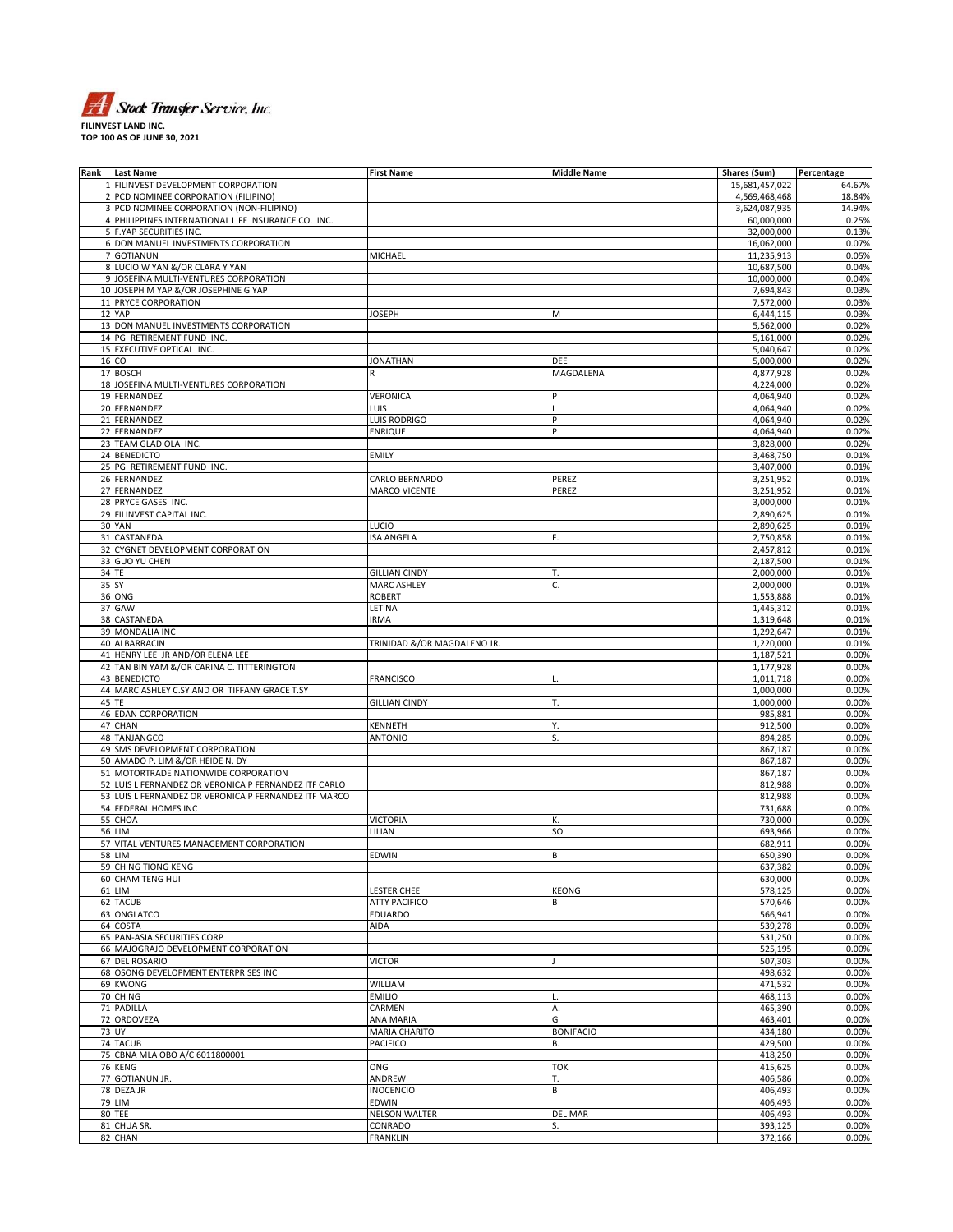| 83 MARGINVILLE DEV CORP                           |                   |              | 370,363 | 0.00% |
|---------------------------------------------------|-------------------|--------------|---------|-------|
| 84 LAUREL                                         | <b>FRANCISCO</b>  | TIU          | 351,210 | 0.00% |
| 85 TAN                                            | <b>REMEDIOS</b>   | TIU          | 350,000 | 0.00% |
| 86 DY                                             | ANGEL             |              | 346.875 | 0.00% |
| 87 NG                                             | <b>JOSEPH</b>     | <b>HENRY</b> | 345,652 | 0.00% |
| 88 CHRISTODEL PHILS INC                           |                   |              | 336,935 | 0.00% |
| 89 RONALDO Y UY &/OR ALBERT UY                    |                   |              | 325,195 | 0.00% |
| 90 PACIFIC RIM OIL & RESOURCES CORPORATION        |                   |              | 325,195 | 0.00% |
| 91 CHILIP                                         | <b>MANUEL</b>     |              | 322,118 | 0.00% |
| 92 MARIA CLARA B. WILLIS &/OR HUGH WARREN WILLIS  |                   |              | 312,500 | 0.00% |
| 93 DEL CASTILLO                                   | <b>CECILIA</b>    |              | 303,515 | 0.00% |
| 94 ABOITIZ EQUITY VENTURES INC.                   |                   |              | 303,515 | 0.00% |
| 95 PROVINCIAL FORTUNE INSURANCE CORPORATION       |                   |              | 293,163 | 0.00% |
| 96 MONARCH INSURANCE                              |                   |              | 289,306 | 0.00% |
| 97 SY JR.                                         | <b>VICTORIANO</b> |              | 289,062 | 0.00% |
| 98 ALL ASIA SECURITIES MANGEMENT CORP. A/C# PA005 |                   |              | 289,062 | 0.00% |
| 99 PHILIPPINE ASIA EQUITY SECURITIES INC. G-235   |                   |              | 289,062 | 0.00% |
| 100 ONG                                           | <b>RAYMOND</b>    |              | 289,062 | 0.00% |

**STOCK TRANSFER SERVICE, INC.**<br>Transfer Agent

DER AV

**RICHARD D. REGALA, JR**. **General Manager**

Certified by: **TOTAL TOP 100 24,160,211,914 LESS TREASURY SHARES 220,949,000 STOCK TRANSFER SERVICE, INC. TOTAL OUTSTANDING SHARES 24,249,759,506**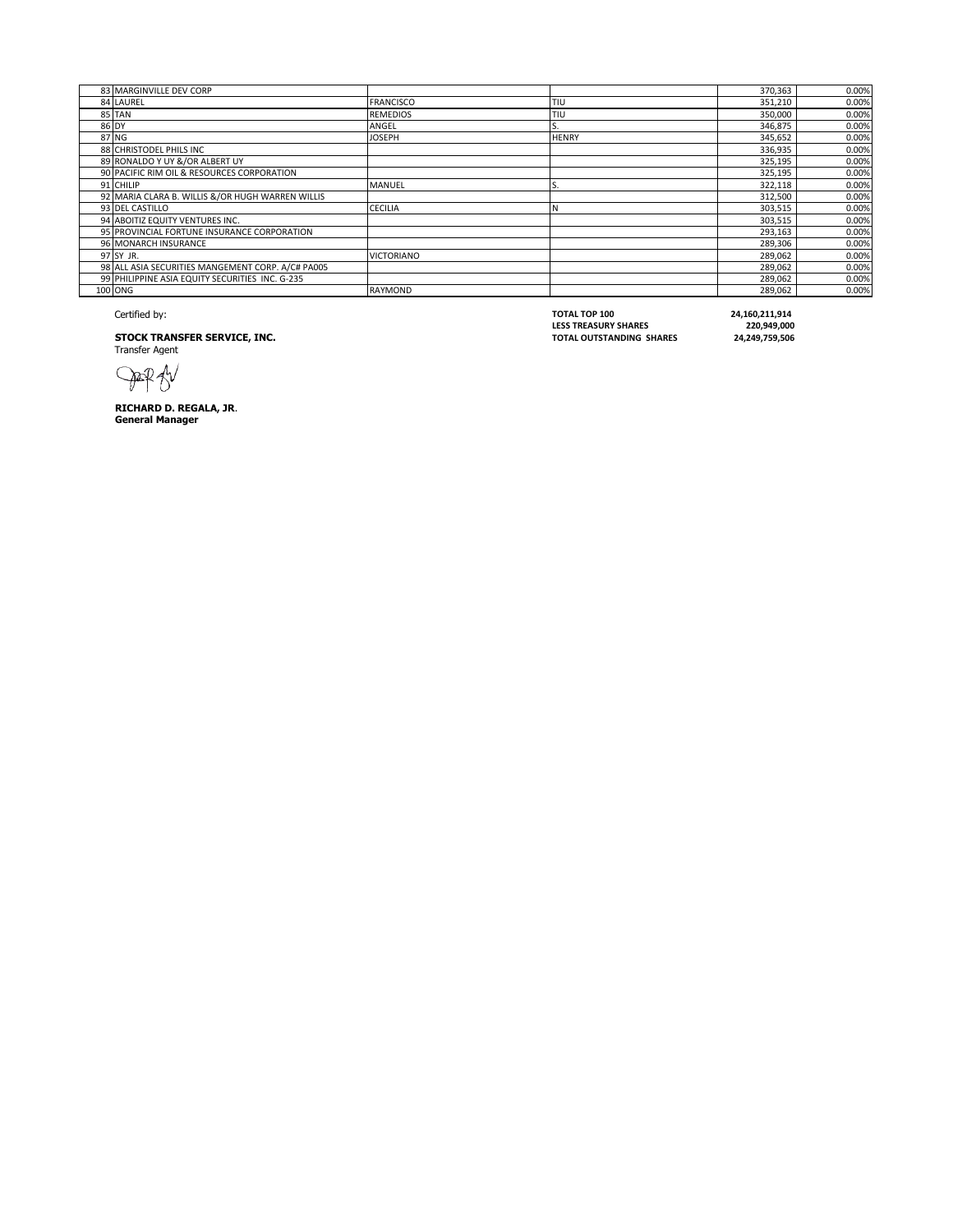## **OUTSTANDING BALANCES FOR A SPECIFIC COMPANY**

Company Code - FLI000000000

| Business Date: June 30, 2021                      |                 |
|---------------------------------------------------|-----------------|
| <b>BPNAME</b>                                     | <b>HOLDINGS</b> |
| UPCC SECURITIES CORP.                             | 5,446,266       |
| A & A SECURITIES, INC.                            | 16,166,222      |
| ABACUS SECURITIES CORPORATION                     | 149,830,471     |
| PHILSTOCKS FINANCIAL INC                          | 25,694,239      |
| A. T. DE CASTRO SECURITIES CORP.                  | 1,221,983       |
| ALL ASIA SECURITIES MANAGEMENT CORP.              | 630,660         |
| ALPHA SECURITIES CORP.                            | 3,637,287       |
| <b>BA SECURITIES, INC.</b>                        | 226,020         |
| AP SECURITIES INCORPORATED                        | 16,275,718      |
| ANSALDO, GODINEZ & CO., INC.                      | 25,215,094      |
| AB CAPITAL SECURITIES, INC.                       | 28,315,021      |
| SARANGANI SECURITIES, INC.                        | 220,000         |
| SB EQUITIES, INC.                                 | 54,870,232      |
| ASIA PACIFIC CAPITAL EQUITIES & SECURITIES CORP.  | 107,263         |
| ASIASEC EQUITIES, INC.                            | 8,886,973       |
| <b>ASTRA SECURITIES CORPORATION</b>               | 8,094,400       |
| CHINA BANK SECURITIES CORPORATION                 | 218,657,415     |
| MACQUARIE CAPITAL SECURITIES (PHILIPPINES), INC.  | 353,320         |
| BELSON SECURITIES, INC.                           | 6,529,971       |
| BENJAMIN CO CA & CO., INC.                        | 1,285,421       |
| <b>B. H. CHUA SECURITIES CORPORATION</b>          | 820,461         |
| JAKA SECURITIES CORP.                             | 842,816         |
| <b>BPI SECURITIES CORPORATION</b>                 | 119,117,909     |
| CAMPOS, LANUZA & COMPANY, INC.                    | 2,381,300       |
| SINCERE SECURITIES CORPORATION                    | 1,057,382       |
| CENTURY SECURITIES CORPORATION                    | 2,998,029       |
| CTS GLOBAL EQUITY GROUP, INC.                     | 24,127,820      |
| TRITON SECURITIES CORP.                           | 6,438,634       |
| PHILEO ALLIED SECURITIES (PHILIPPINES), INC.      | 5,852           |
| <b>IGC SECURITIES INC.</b>                        | 11,514,880      |
| <b>CUALOPING SECURITIES CORPORATION</b>           | 978,048         |
| DBP-DAIWA CAPITAL MARKETS PHILPPINES, INC.        | 82,517          |
| DAVID GO SECURITIES CORP.                         | 22,227,708      |
| DIVERSIFIED SECURITIES, INC.                      | 451,761         |
| E. CHUA CHIACO SECURITIES, INC.                   | 24,305,750      |
| EQUITABLE SECURIITES (PHILS.) INC.                | 7,953           |
| <b>EAST WEST CAPITAL CORPORATION</b>              | 330,155         |
| <b>EASTERN SECURITIES DEVELOPMENT CORPORATION</b> | 15,806,055      |
| EQUITIWORLD SECURITIES, INC.                      | 1,947,599       |
| EVERGREEN STOCK BROKERAGE & SEC., INC.            | 27,355,621      |
| FIRST ORIENT SECURITIES, INC.                     | 2,866,155       |
| FIRST INTEGRATED CAPITAL SECURITIES, INC.         | 205,000         |
| F. YAP SECURITIES, INC.                           | 26,618,229      |
| <b>AURORA SECURITIES, INC.</b>                    | 9,999,733       |
| <b>GLOBALINKS SECURITIES &amp; STOCKS, INC.</b>   | 4,255,766       |
| <b>JSG SECURITIES, INC.</b>                       | 3,502,029       |
| <b>GOLDSTAR SECURITIES, INC.</b>                  | 10,668,775      |
| GUILD SECURITIES, INC.                            | 57,932,235      |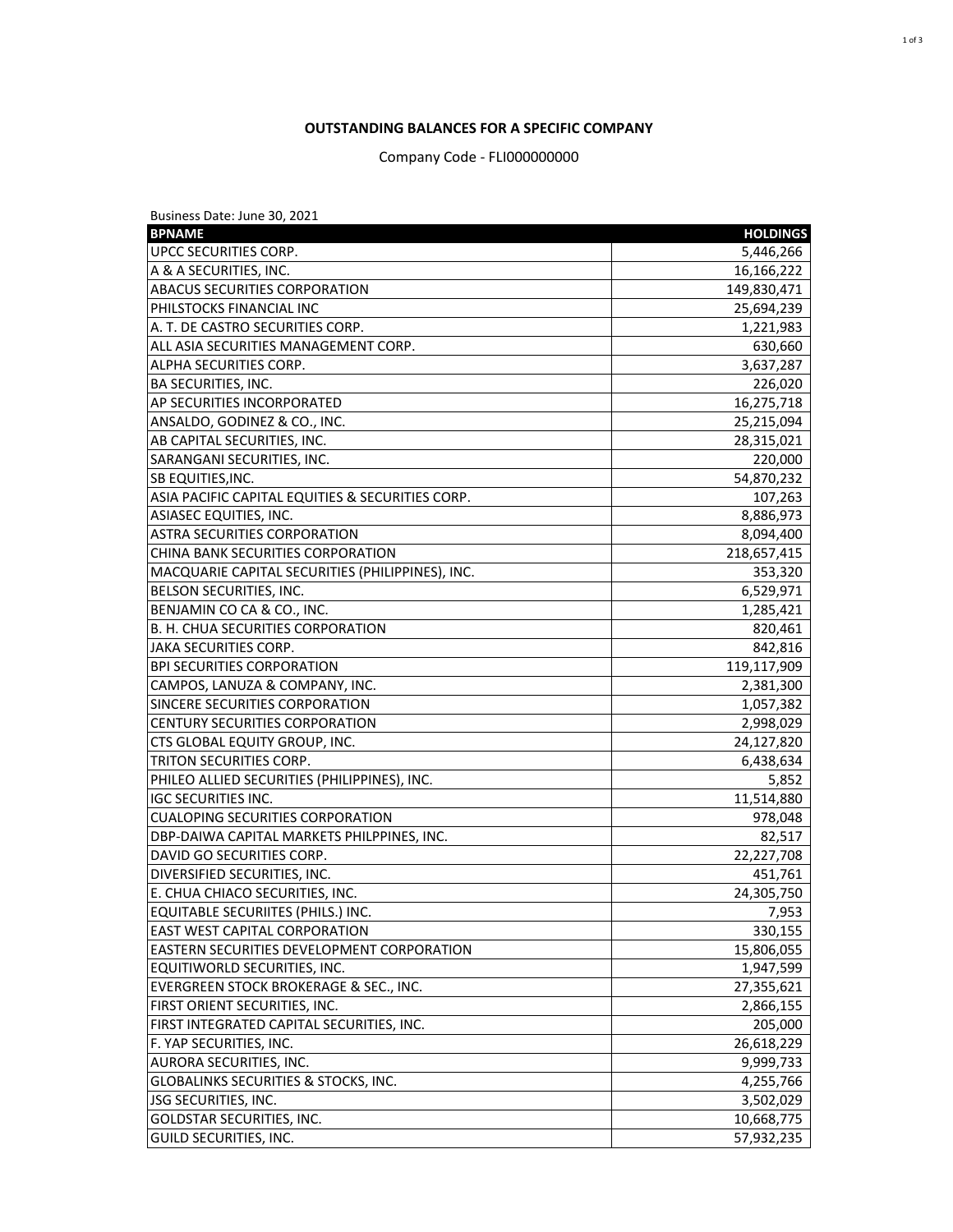| <b>BPNAME</b>                                                       | <b>HOLDINGS</b>           |
|---------------------------------------------------------------------|---------------------------|
| HDI SECURITIES, INC.                                                | 18,496,749                |
| H. E. BENNETT SECURITIES, INC.                                      | 30,771,499                |
| HK SECURITIES, INC.                                                 | 843                       |
| I. ACKERMAN & CO., INC.                                             | 447,156                   |
| I. B. GIMENEZ SECURITIES, INC.                                      | 931,553                   |
| <b>INVESTORS SECURITIES, INC,</b>                                   | 3,992,376                 |
| IMPERIAL, DE GUZMAN, ABALOS & CO., INC.                             | 2,903,372                 |
| INTRA-INVEST SECURITIES, INC.                                       | 2,107,488                 |
| ASIAN CAPITAL EQUITIES, INC.                                        | 329,688                   |
| J.M. BARCELON & CO., INC.                                           | 5,117,481                 |
| VALUE QUEST SECURITIES CORPORATION                                  | 39,585,000                |
| STRATEGIC EQUITIES CORP.                                            | 14,509,153                |
| LARRGO SECURITIES CO., INC.                                         | 9,647,714                 |
| LITONJUA SECURITIES, INC.                                           | 66,335                    |
| LOPEZ, LOCSIN, LEDESMA & CO., INC.                                  | 199,993                   |
| LUCKY SECURITIES, INC.                                              | 4,770,175                 |
| LUYS SECURITIES COMPANY, INC.                                       | 977,222                   |
| <b>MANDARIN SECURITIES CORPORATION</b>                              | 44,445,840                |
| COL Financial Group, Inc.                                           | 463,619,832               |
| DA MARKET SECURITIES, INC.                                          | 1,838,570                 |
| MERCANTILE SECURITIES CORP.                                         | 767,980                   |
| MERIDIAN SECURITIES, INC.                                           |                           |
| MDR SECURITIES, INC.                                                | 17,417,817                |
|                                                                     | 2,582,667<br>55,859,682   |
| <b>REGIS PARTNERS, INC.</b><br>MOUNT PEAK SECURITIES, INC.          | 55,660                    |
| NEW WORLD SECURITIES CO., INC.                                      | 7,165,159                 |
| OPTIMUM SECURITIES CORPORATION                                      |                           |
|                                                                     | 7,617,412                 |
| <b>RCBC SECURITIES, INC.</b><br>PAN ASIA SECURITIES CORP.           | 6,198,617<br>10,787,304   |
|                                                                     |                           |
| PAPA SECURITIES CORPORATION<br>MAYBANK ATR KIM ENG SECURITIES, INC. | 43,135,866<br>272,781,856 |
| PLATINUM SECURITIES, INC.                                           | 13,171,000                |
| PNB SECURITIES, INC.                                                | 16,422,704                |
| PREMIUM SECURITIES, INC.                                            | 13,569,168                |
| PRYCE SECURITIES, INC.                                              |                           |
| SALISBURY BKT SECURITIES CORPORATION                                | 492,180                   |
|                                                                     | 1,037,192                 |
| <b>QUALITY INVESTMENTS &amp; SECURITIES CORPORATION</b>             | 62,070,629                |
| R & L INVESTMENTS, INC.                                             | 38,370                    |
| ALAKOR SECURITIES CORPORATION                                       | 79,218                    |
| R. COYIUTO SECURITIES, INC.                                         | 3,646,286                 |
| REGINA CAPITAL DEVELOPMENT CORPORATION                              | 23,911,107                |
| R. NUBLA SECURITIES, INC.                                           | 71,150,696                |
| AAA SOUTHEAST EQUITIES, INCORPORATED                                | 5,292,201                 |
| R. S. LIM & CO., INC.                                               | 7,833,456                 |
| RTG & COMPANY, INC.                                                 | 1,388,620                 |
| S.J. ROXAS & CO., INC.                                              | 3,532,642                 |
| SECURITIES SPECIALISTS, INC.                                        | 4,546,317                 |
| FIDELITY SECURITIES, INC.                                           | 542,745                   |
| SUMMIT SECURITIES, INC.                                             | 17,910,076                |
| STANDARD SECURITIES CORPORATION                                     | 30,746,055                |
| SUPREME STOCKBROKERS, INC                                           | 67,468                    |
| TANSENGCO & CO., INC.                                               | 5,002,792                 |
| THE FIRST RESOURCES MANAGEMENT & SECURITIES CORP.                   | 591,439                   |
| TOWER SECURITIES, INC.                                              | 51,773,673                |
| TRANS-ASIA SECURITIES, INC.                                         | 10,839                    |